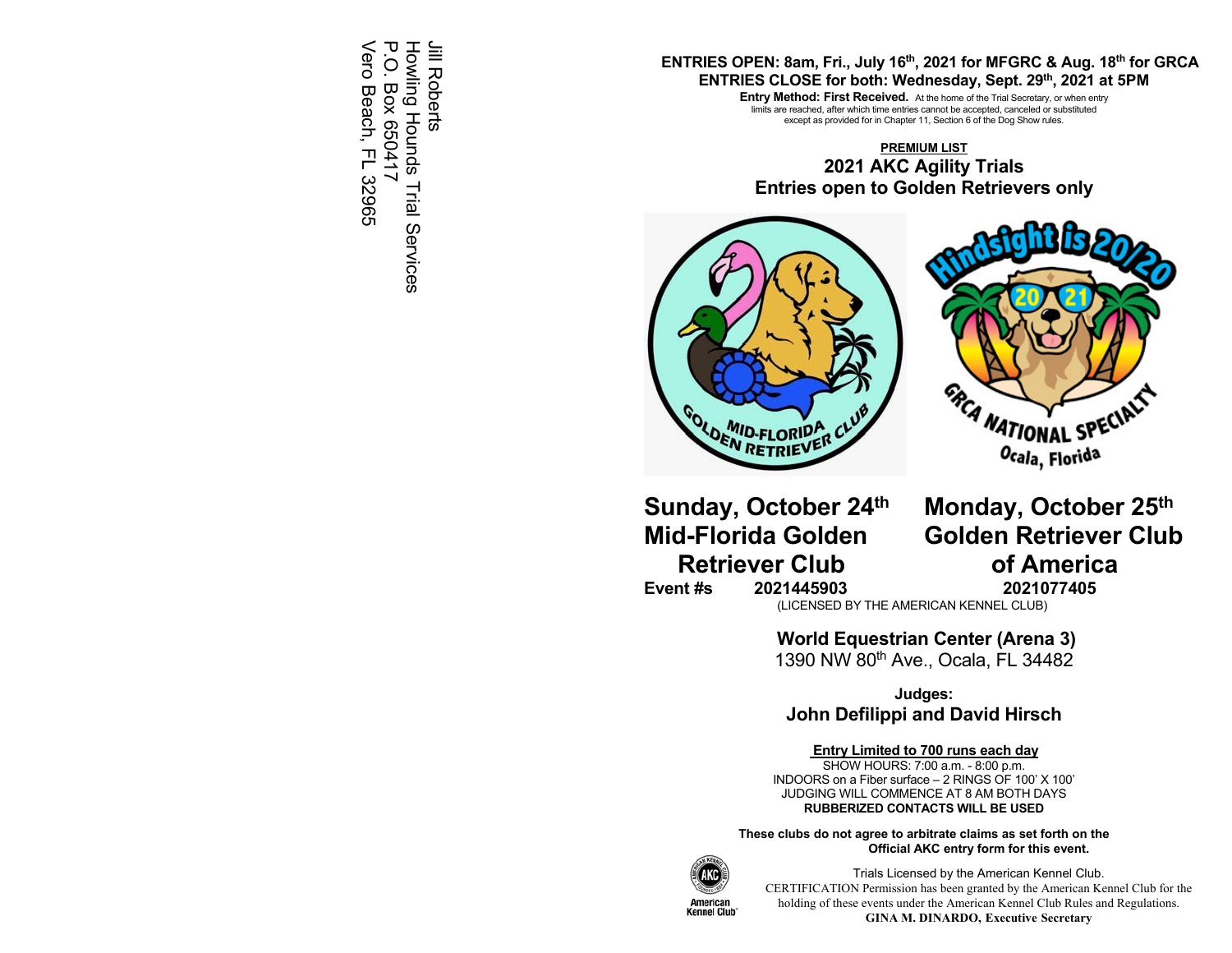#### **OFFICERS:** MFGRC **GRCA**

President: Ann Rowe Kurt Macauley Vice President: Robin Burket Chris Miele Treasurer: Dee Thibodeaux Janet Peacock Secretary: Andy Hall **Angela McLean** Secretary address: 819 Wingate Trail, Port Orange, FL 32128

### **TRIAL COMMITTEE**

Chair, Jackie Hardin, Vickie Maloney, Andy Hall, Pat Carlile, & Nina DePetris

| <b>Trial Chairperson</b> | <b>Trial Secretary</b> |
|--------------------------|------------------------|
| Dee Thibodeaux           | Jill Roberts           |
| 36752 Nashua Blvd.       | PO Box 650417          |
| Sorrento, FL 32776       | Vero Beach, FL 32965   |
| 970-396-6121             | 321-626-3300           |
| Deejohn2@icloud.com      | superbasset@gmail.com  |

|                         | Judges             |
|-------------------------|--------------------|
| John Defilippi          | David Hirsch       |
| 129 Nature Dr.          | 2878 Etna St.      |
| Stephens City, VA 22655 | Columbus, OH 43209 |

| Sunday                        |                               | <b>Monday</b>                 |                               |  |  |
|-------------------------------|-------------------------------|-------------------------------|-------------------------------|--|--|
| Ring 1<br>8am                 | Ring 2<br>8:30am              | Ring 1<br>8am                 | Ring 2<br>8:30am              |  |  |
| David                         | John                          | John                          | David                         |  |  |
| <b>FAST-</b><br>Exc/Open/Nov  | T2B                           | <b>FAST-</b><br>Exc/Open/Nov  | T2B                           |  |  |
| STD-<br>Nov/Open/<br>Exc/Prem | JWW-<br>Exc/Open/<br>Nov/Prem | STD-<br>Nov/Open/<br>Exc/Prem | JWW-<br>Exc/Open/<br>Nov/Prem |  |  |

This schedule is tentative and subject to change, check your final confirmations for the final schedule

Both days: Small dogs to large.

The clubs will **NOT** be offering FEO at these trials.

**These are 2 separate trials put on by 2 separate clubs. Please make sure you are aware of the different entry fees. Please make your payments out to the appropriate club for the days you are entering. If you are entering both days, you will need to pay with 2 separate checks & use 2 separate entry forms. Entry fees: GRCA- \$40 1st entry, \$30 2nd entry, \$20 after that. MFGRC- \$24 1st entry, \$12 after that.**  (includes AKC recording fees).

**A separate entry form must be submitted when the same dog is being entered in a mixture of Regular and Preferred and/or different jump heights within the same trial weekend thereby clearly indicating which class(es) and/or jump heights belong together for each trial day of the weekend.** 

# **Setup time for rings and equipment on Saturday is approximately 4pm. The club needs volunteers to help with setup.**

Please do not arrive ringside before that time. Check your final confirmation for details.

## **Set up for crating is not available until Sunday morning**.

Volunteers: If you are able to volunteer for agility please contact Dot or Allison Hively at 2021goldenvolunteers@gmail.com

For RV parking reservations or information, please visit the Nationals website: 2021.grcanational.com/reservations/rv

For vendor reservations or information, please visit the Nationals website: 2021.grcanational.com/reservations/vendors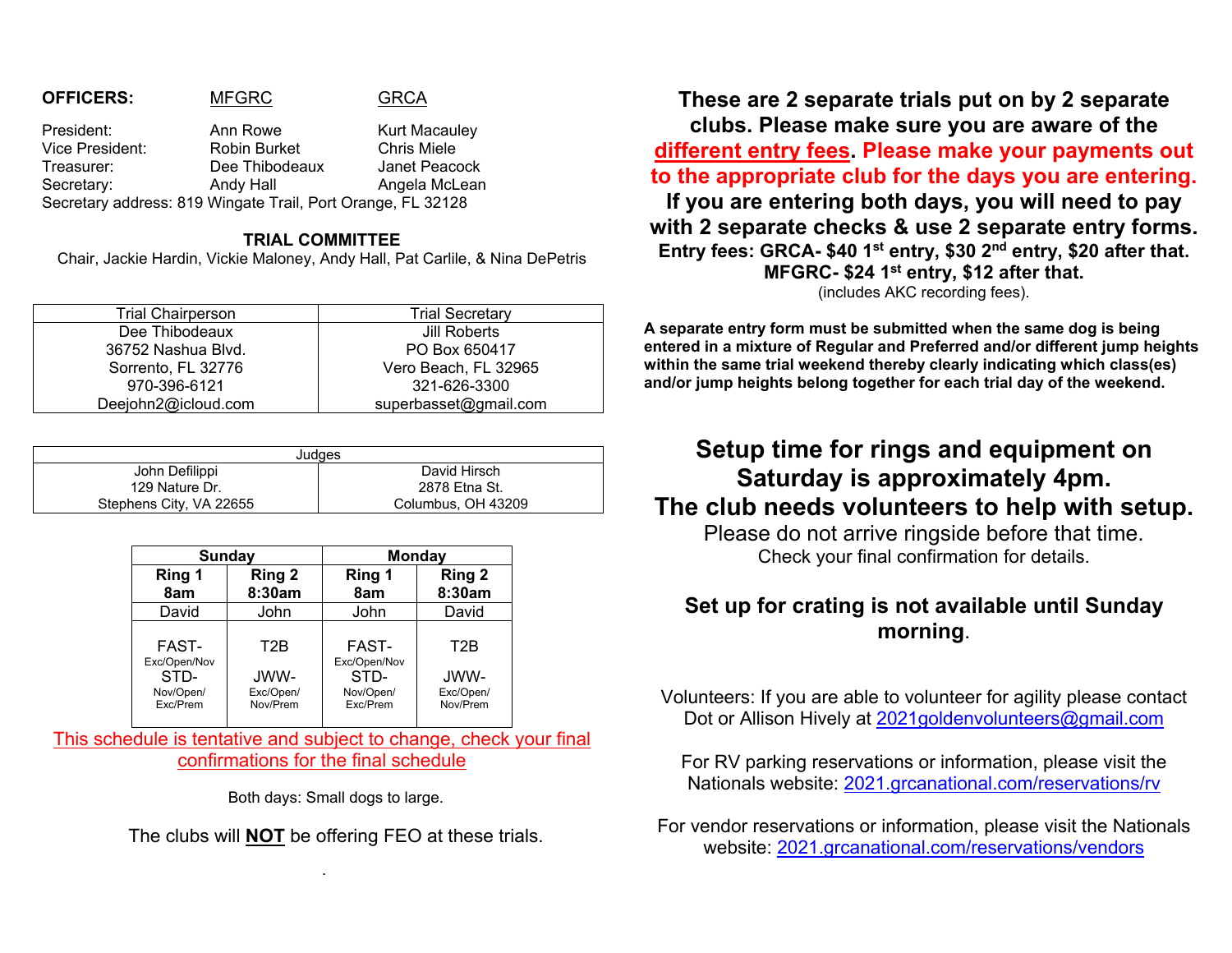### **NOTICE TO EXHIBITORS**

 **ENTRIES: Telegraph, telephone and fax entries cannot be accepted**. Entries not on **Official AKC Entry Forms** without the Agreement and Rules on the reverse side of the form are not acceptable. **Unsigned Entry Forms cannot be accepted**. Entry Forms MUST be filled out completely. Incomplete entries do not constitute a valid entry. Owners are responsible for errors made on their completed entry forms. No entry fee will be refunded in the event of such errors, or cancellation of entries, after published closing date. No entry shall be accepted which specifies any condition as to its acceptance. Express mail entries must include signature permitting them to be left at the secretary's address without recipient's signature. **Maximum of 10 dogs per envelope for mailed entries. No hand deliveries within the first 24 hours of the trial opening. PLEASE PRINT OR TYPE CLEARLY! ACKNOWLEDGEMENT OF ENTRIES** will be mailed as soon as practicable after trial closes, and will include confirmation notices and judging schedule.

Entry confirmations will no longer be sent out regular mail.

They will be sent via email only, unless otherwise requested by the exhibitor. One email confirmation will be sent when the entry is originally received, and a second email confirmation will be sent after the trial closes.

### **ENTRY FORMS: Please double check that your entry form is COMPLETELY filled in, marked, and signed. Please do NOT staple or tape any attachments to your entry forms. Please print entries LANDSCAPE.**

 **MOVE-UPS:** Dogs may be moved up at the request of the owner as a result of qualifying for an agility title; provided that the request is made to **the Trial Secretary in writing** (E-Mail is acceptable.) All move-ups for the weekend must be received by the trial secretary no later than **6pm on the Monday before the trial**.

Move-ups for Monday must be submitted by the close of the trial on Sunday.

 **ENTRY FEES SHALL NOT BE REFUNDED** in the event that a dog is absent, disqualified, excused by Veterinarian or Judge, or barred from competition by action of Trial Committee. No entry fee will be refunded if the trial cannot open or be completed by reason of civil disturbances, fire, an act of God, public emergency, act of a public enemy, or any other cause beyond the control of the organizing committee. Returned checks do not constitute a valid entry fee. A charge of \$25.00 will be made for each returned check.

 **THE SAFETY OF DOGS** is our primary concern. By entering these trials, exhibitors acknowledge that they are familiar with the rules and regulations of this sport, and that their dogs are familiar with and able to perform all obstacles safely. **Exhibitors should follow their veterinarians' recommendation to assure their dogs are free of internal and external parasites, any communicable diseases, and have appropriate vaccinations.**

### **ALL DOGS MUST BE ON LEASH AT ALL TIMES EXCEPT WHEN IN THE RING OR IN**

**THE DESIGNATED WARM-UP AREA**. Exhibitors are responsible for the behavior of their dogs and/or children. Any exhibitor whose dogs and/or children create unnecessary disturbances or repeatedly engage in unsafe or disruptive behavior, may, at the discretion of the trial committee, be asked to leave the show site. In such cases, no refund of any fees will be made. All dogs present must be held on leash or confined to their crates at all times except when in the ring or when in the designated agility warm-up area. **All exhibitors must pick up dog waste everywhere on the show grounds.** The site will be monitored and offenders will be asked to leave. In such cases, no refunds will be made.

**JUDGES ARE NOT REQUIRED TO WAIT FOR DOGS**. The owner of each dog is solely responsible for having it ready at ringside when it is to be judged. The Club has no responsibility for providing service through a public address system or stewards or runners for the purpose of calling or locating dogs that are not brought into the ring when required. If handlers have a ring conflict and so inform the gate steward, every effort will be made to accommodate you.

#### **THE MID-FLORIDA GOLDEN RETRIEVER CLUB and THE GOLDEN RETRIEVER**

**CLUB of AMERICA** , their trial committee and its agents, etc., assume no responsibility for any loss, damage or injury sustained by exhibitors, handlers or to any of their dogs or property and further assumes no responsibility for injury to children.

 **BITCHES IN SEASON** are not eligible to participate. There will be a refund of entries due to bitches which come in season after trial has closed, provided that the owner gives notice in writing to the trial secretary before start of the trial. The clubs will comply with AKC regulations in regards to this matter.

**OBSTACLES:** Obstacles will conform to the requirements in the current edition of the AKC Regulations for Agility Trials. Ring size is a minimum of 100' X 100'. ELECTRONIC TIMERS will be used for all classes. Weave poles will use 24 inch spacing. Ring gates will be comprised of 24 inch tall - high visibility netting.

**ALL GOLDENS 15 MONTHS OF AGE OR OLDER** that are registered with the AKC, or that have a Limited Registration, ILP or PAL, are eligible to enter this trial. DOGS UNDER 4 MONTHS OF AGE ARE PROHIBITED AT AKC AGILITY TRIALS.

#### **HEIGHT DIVISIONS:**

Exhibitors are responsible for entering the proper height divisions. In the Regular classes, dogs may be entered at the jump height for which their measurement qualifies them or a higher jump height, if the exhibitor chooses. In the Preferred classes, however, dogs must run in the jump height for which their actual measurement qualifies them. REGULAR PREFERRED

| 11 L J J L 1 11 1 |                    |
|-------------------|--------------------|
| 8 inches          | 4 inches           |
| 12 inches         | 8 inches           |
| 16 inches         | 12 inches          |
| 20 inches         | 16 inches          |
| 24 inches         | 20 inches          |
| 24c inches        | <b>NOT OFFERED</b> |
|                   |                    |

**OFFERED ALL DAYS:** Novice A & B, Open, Excellent & Master, and Premier Standard and JWW classes in Regular. Novice, Open, and Excellent & Master, and Premier Standard and JWW classes in Preferred. Novice A & B, Open, and Excellent A & B FAST classes in Regular. Novice, Open, and Excellent A& B FAST classes in Preferred. T2B regular and preferred classes.

**Exhibitors are responsible for cleaning up after their dog(s).** Any exhibitor failing to do so may be excused without the benefit of a refund if the Trial Committee deems the exhibitor to be in violation of this requirement. Cleaning supplies and disposal sites will be available at various locations around the show grounds.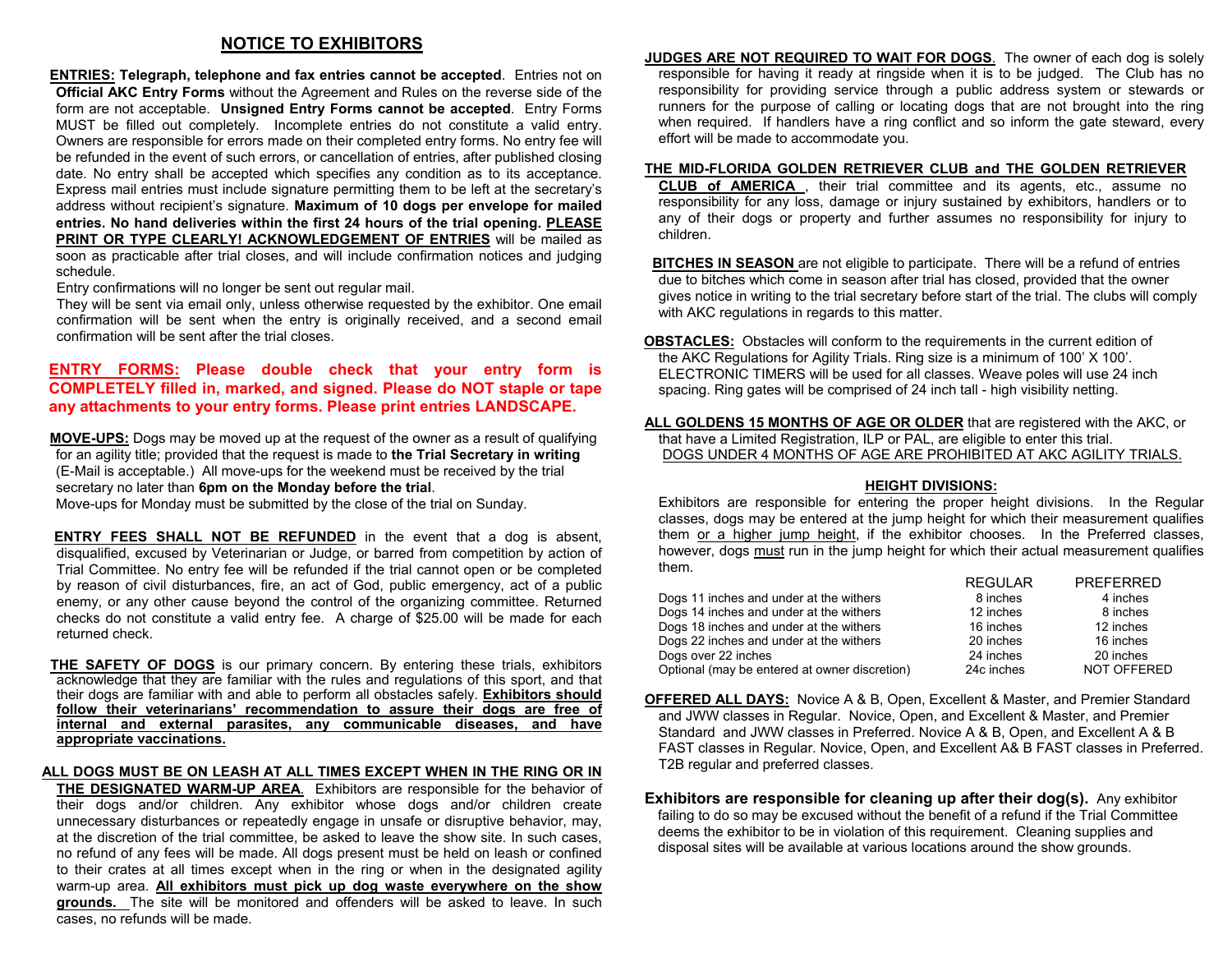### **RIBBONS & PRIZES:**

.

- **MFGRC-** Ribbons will be awarded for First through Fourth place qualifying dogs in all height divisions. Qualifying Ribbons will be award to all dogs receiving a qualifying score. A MACH/PACH rosette and decorated bar will be awarded to all dog and handler teams that attain their MACH/PACH. New title rosettes will be available. A rosette will be awarded for highest scoring golden in standard and JWW in regular and preferred.
- **GRCA** Rosette ribbons will be awarded for qualifiers and for First through Fourth place qualifying dogs in all height divisions. Double Q pins will be available. Highest scoring golden in standard and JWW in regular and preferred will be awarded.

| <b>VETERINARIAN (On call)</b> |                                   |  |  |  |  |
|-------------------------------|-----------------------------------|--|--|--|--|
| Ocala Veterinary Hospital     | After Hours/Emergency Vet         |  |  |  |  |
| 1279 E Silver Springs Blvd.   | <b>UF Pet Emergency Treatment</b> |  |  |  |  |
| Ocala, FL 34474               | Services                          |  |  |  |  |
| 352-732-4064                  | 3200 SW 27th Ave.                 |  |  |  |  |
|                               | Ocala, FL 34474                   |  |  |  |  |
|                               | 352-512-0886                      |  |  |  |  |

### **HOTELS ALLOWING DOGS**

Please visit the Nationals website for a list of dog friendly hotels. The website provides general as well as contact information about each hotel.

https://2021.grcanational.com/reservations/hotels/

## **FOOD**

There is no outside food allowed at the facility. There are several restaurants on site.

### **DIRECTIONS TO THE TRIAL SITE:**

**World Equestrian Center (Arena 3) 1390 NW 80th Ave. Ocala, FL 34482** 

**From the North on I-75:** Exit 358, Right on W Hwy 326. Go 2.3 miles, take a left on NW 70<sup>th</sup> Ave. Go 4.6 miles, 70<sup>th</sup> becomes NW 80<sup>th</sup> Ave. In 0.5 miles, turn right into facility.

.

**From the South on I-75:** Exit 352, Left on FL 40 W. Go 4.1 miles, turn right on NW 80th Ave. Go 1 mile turn left into facility.



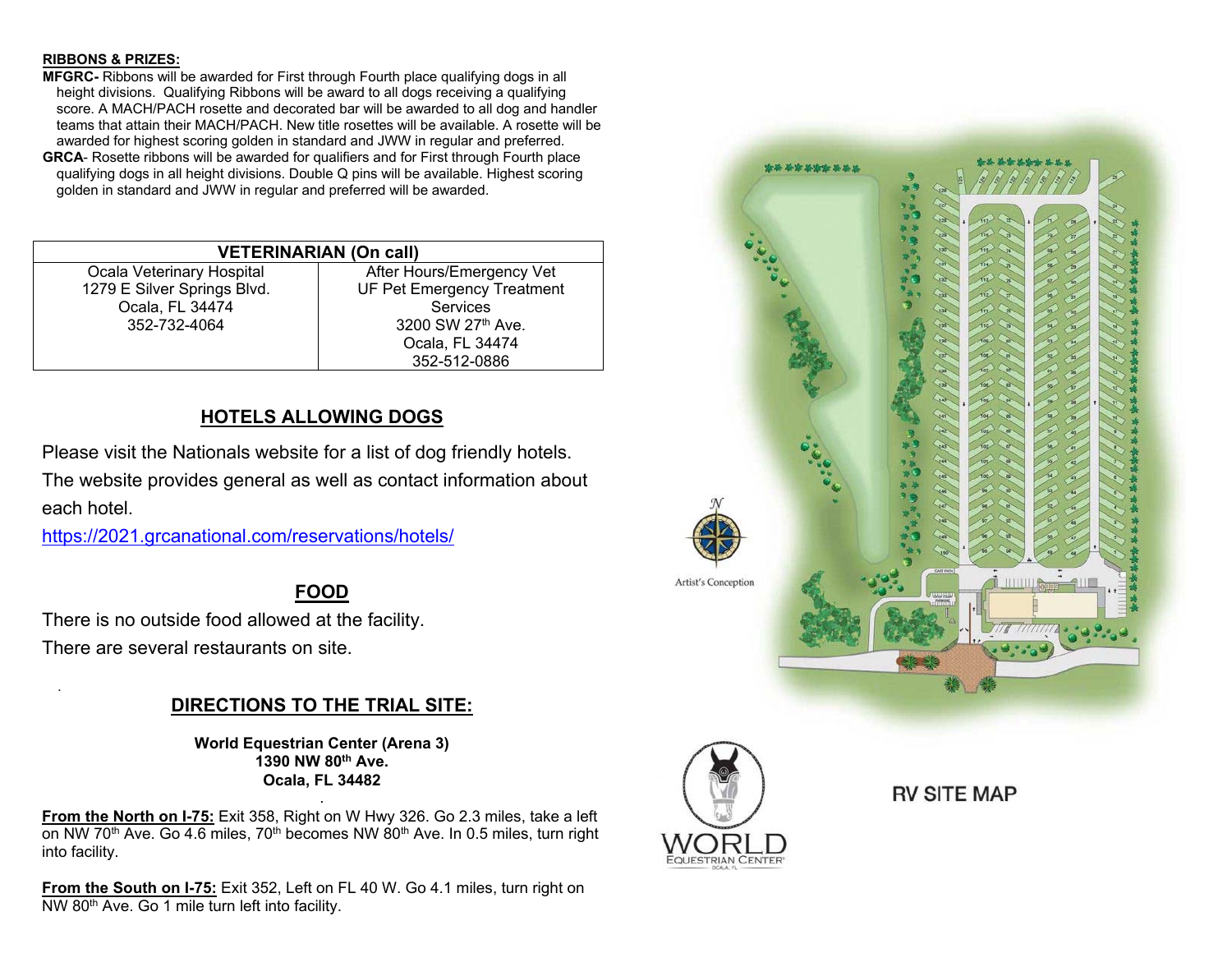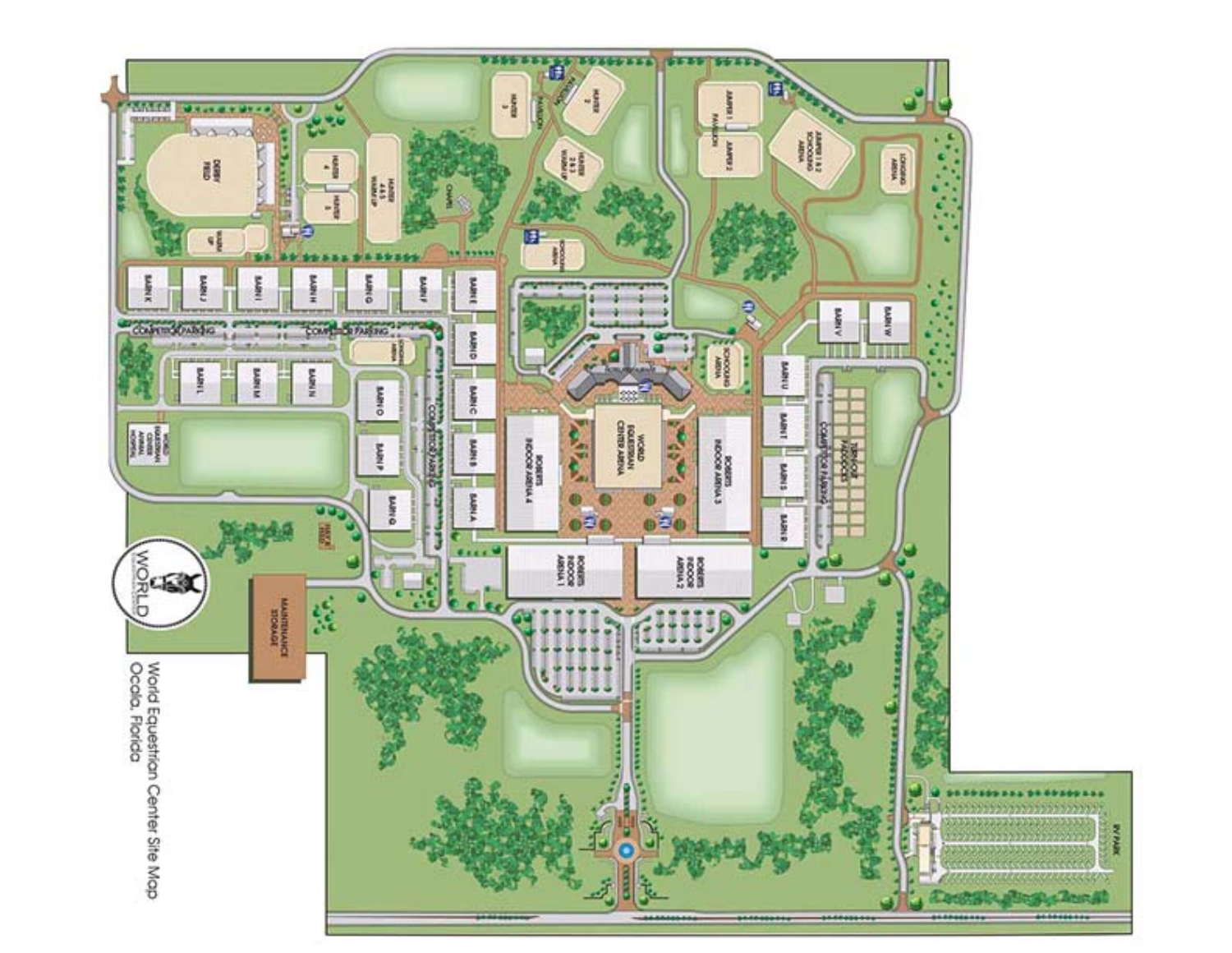

# **Mid-Florida Golden Retriever Club**

| Opens: Fri. July 16 <sup>th</sup> , 2021                                                                                                                              |  | Closes: Wednesday Sept. 29th, 2021 |  |  |
|-----------------------------------------------------------------------------------------------------------------------------------------------------------------------|--|------------------------------------|--|--|
| Sun., Oct. 24 <sup>th</sup> $\boxed{\square}$ STD $\boxed{\square}$ JWW $\boxed{\square}$ FAST $\boxed{\square}$ T2B $\boxed{\square}$ PrmSt $\boxed{\square}$ PrmJWW |  |                                    |  |  |

**Daily Entry Fee:** 1st run \$24; \$12 each additional run (includes AKC recording fees)

Make checks payable to**: MFGRC**; Mail to: Jill Roberts, GR Trial Secretary, PO Box 650417, Vero Beach, FL 32965. Express mail entries must include signature waiver.

**IMPORTANT: Carefully read instructions before filling out!** ENTRY FEE ENCLOSED

### Choose Either Regular OR Preferred Classes

*Circle one jump height | Circle class selections | Only one selection per class (both Master & Premier allowed)* 

| <b>REGULAR</b> Classes                          |                                                                      |                                     |          |     |            |                                               |                                        |                   |    | <b>PREFERRED Classes</b> |                                  |                  |   |
|-------------------------------------------------|----------------------------------------------------------------------|-------------------------------------|----------|-----|------------|-----------------------------------------------|----------------------------------------|-------------------|----|--------------------------|----------------------------------|------------------|---|
|                                                 | 8"                                                                   | 12"                                 | 16"      | 20" | 24"        | $24c$ "                                       |                                        | 4"                | 8″ | 12"                      | 16"                              | 20"              |   |
|                                                 | STD NovA                                                             | NovB                                | Open Exc |     |            | Master Premier                                | <b>STD</b>                             |                   |    |                          | NovP OpenP ExcP MasterP PremierP |                  |   |
| <b>JWW</b>                                      | NovA                                                                 | NovB                                | Open Exc |     | Master     | Premier                                       | JWW                                    |                   |    |                          | NovP OpenP ExcP MasterP PremierP |                  |   |
| FAST NovA                                       |                                                                      | NovB                                | Open Exc |     | Master     |                                               |                                        |                   |    |                          | FAST NovP OpenP ExcP MasterP     |                  |   |
| T2B                                             | T <sub>2</sub> B                                                     |                                     |          |     |            |                                               | T <sub>2</sub> B                       | T <sub>2</sub> BP |    |                          |                                  |                  |   |
|                                                 |                                                                      |                                     |          |     |            | Non-Regular Classes International Sweepstakes | ]std □jww                              |                   |    |                          |                                  |                  |   |
|                                                 |                                                                      |                                     |          |     |            | ISC Jump Height - Select: □14" □18" □26" -or- | JJump Height Same as Regular/Preferred |                   |    |                          |                                  |                  |   |
|                                                 |                                                                      | This Dog Needs To Be Measured       |          |     | $\Box$ Yes | $\Box$ No                                     | <b>SEX</b>                             |                   |    |                          | <b>HEIGHT AT WITHERS</b>         |                  |   |
| <b>BREED</b>                                    |                                                                      |                                     |          |     |            |                                               | <b>VARIETY</b>                         |                   |    | <b>CALL NAME</b>         |                                  |                  |   |
|                                                 |                                                                      | AKC® NAME (INCLUDE AKC TITLES ONLY) |          |     |            |                                               |                                        |                   |    |                          |                                  |                  |   |
|                                                 |                                                                      |                                     |          |     |            |                                               |                                        |                   |    |                          |                                  |                  |   |
| Enter Complete Registration #<br>AKC® NO $\Box$ |                                                                      |                                     |          |     |            |                                               | <b>DATE OF BIRTH</b>                   |                   |    |                          |                                  |                  |   |
| below                                           |                                                                      |                                     |          |     |            |                                               |                                        |                   |    |                          |                                  |                  |   |
|                                                 | PLACE OF BIRTH (LIST COUNTRY)<br>ILP NO. $\Box$<br>PAL NO. $\square$ |                                     |          |     |            |                                               |                                        |                   |    |                          |                                  |                  |   |
|                                                 |                                                                      | FOREIGN REG. NO & COUNTRY $\Box$    |          |     |            |                                               |                                        |                   |    |                          |                                  |                  |   |
| <b>BREEDER</b>                                  |                                                                      |                                     |          |     |            |                                               |                                        |                   |    |                          |                                  |                  |   |
| <b>SIRE</b>                                     |                                                                      |                                     |          |     |            |                                               |                                        |                   |    |                          |                                  |                  |   |
| <b>DAM</b>                                      |                                                                      |                                     |          |     |            |                                               |                                        |                   |    |                          |                                  |                  |   |
| <b>ACTUAL OWNERS</b>                            |                                                                      |                                     |          |     |            |                                               |                                        |                   |    |                          |                                  |                  |   |
| <b>OWNERS ADDRESS</b>                           |                                                                      |                                     |          |     |            |                                               |                                        |                   |    |                          |                                  |                  | п |
|                                                 | <b>NEW ADDRESS</b>                                                   |                                     |          |     |            |                                               |                                        |                   |    |                          |                                  |                  |   |
| CITY, STATE $ZIP + 4$                           |                                                                      |                                     |          |     |            |                                               |                                        |                   |    |                          |                                  |                  |   |
| <b>HANDLER</b><br>HANDLER # if applicable       |                                                                      |                                     |          |     |            |                                               |                                        |                   |    |                          |                                  | <b>ENTER JR.</b> |   |
|                                                 |                                                                      |                                     |          |     |            |                                               |                                        |                   |    |                          |                                  |                  |   |

**Exhibitor or owner MUST sign on the signature line beneath the instructions.**

AKC Rules, Regulations, Policies and Guidelines are available on the American Kennel Club Web site, www.akc.org.

### **AGREEMENT**

I certify that I am the actual owner of the dog, or that I am the duly authorized agent of the actual owner whose name I have entered. In consideration of the acceptance of this entry, I (we) agree to abide by the rules and regulations of The American Kennel Club in effect at the time of this event, and any additional rules and regulations appearing in the premium list of this event and entry form and any decision made in accord with them. I (we) agree that the club holding this event has the right to refuse this entry for cause which the club shall deem sufficient. I (we) certify and represent that the dog entered is not a hazard to persons or other dogs. In consideration of the acceptance of this entry and of the holding of this event and of the opportunity to have the dog judged and to win prizes, ribbons, or trophies, I (we) agree to hold the AKC, the event-giving club, their members, directors, governors, officers, agents, superintendents or event secretary and the owner and/or lessor of the premises and any provider of services that are necessary to hold this event and any employees or volunteers of the aforementioned parties, and any AKC approved judge, judging at this event, harmless from any claim for loss or injury which may be alleged to have been caused directly or indirectly to any person or thing by the act of this dog while in or about the event premises or grounds or near any entrance thereto, and I (we) personally assume all responsibility and liability for any such claim; and I (we) further agree to hold the aforementioned parties harmless from any claim for loss, injury or damage to this dog. Additionally, I (we) hereby assume the sole responsibility for and agree to indemnify, defend and save the aforementioned parties harmless from any and all loss and expense (including legal fees) by reason of the liability imposed by law upon any of the aforementioned parties for damage because of bodily injuries, including death at any time resulting therefrom, sustained by any person or persons, including myself (ourselves), or on account of damage to property, arising out of or in consequence of my (our) participation in this event, however such, injuries, death or property damage may be caused, and whether or not the same may have been caused or may be alleged to have been caused by the negligence of the aforementioned parties or any of their employees, agents, or any other person. I (we) agree that the determination of whether the injury is serious shall be made by the event veterinarian and is binding on me (us).

**I (WE) AGREE THAT ANY CAUSE OF ACTION, CONTROVERSY OR CLAIM ARISING OUT OF OR RELATED TO THE ENTRY, EXHIBITION OR ATTENDANCE AT THE EVENT BETWEEN THE AKC AND THE EVENT-GIVING CLUB (UNLESS OTHERWISE STATED IN THIS PREMIUM LIST) AND MYSELF (OURSELVES) OR AS TO THE CONSTRUCTION, INTERPRETATION AND EFFECT OF THIS AGREEMENT SHALL BE SETTLED BY ARBITRATION PURSUANT TO THE APPLICABLE RULES OF THE AMERICAN ARBITRATION ASSOCIATION. HOWEVER, PRIOR TO ARBITRATION ALL APPLICABLE AKC BYLAWS, RULES, REGULATIONS AND PROCEDURES MUST FIRST BE FOLLOWED AS SET FORTH IN THE AKC CHARTER AND BYLAWS, RULES, REGULATIONS, PUBLISHED POLICIES AND GUIDELINES.** 

### **INSTRUCTIONS**

Handlers may opt to enter in a higher **height division** for all **Regular** titling classes, but not in a division lower than their proper height division. Dogs entered in the **Preferred** classes **must** compete at the required jump height and **may not** compete in a jump height division **higher or lower** than their proper height division.

All dogs that have not been officially measured for an **Agility Jump Height Card** may still compete; however, they must be measured by *a* Judge of record, an Agility Field Representative, or a Volunteer Measuring Official, prior to running. If measured by the Judge of record, that measurement will be valid for this trial *or back-to-back trials* only. If a measurement is necessary, it is the exhibitor's responsibility to have their dog(s) measured prior to running.

Dogs listed in the AKC Canine Partners<sup>SM</sup> program may be eligible to enter all-breed AKC agility trials at the club's option. These dogs should be listed as All American Dog and must include their AKC number on the entry form and check the AKC No. box.

**Junior Handlers** should enter their Junior Handler number on the front of this form. Should you not have your Junior Handler number, it may be obtained from the American Kennel Club (919) 233-9767. If the Junior Handler is not the owner of the dog identified on the face of this form, what is the relationship of the Junior Handler to the Owner?

\_\_\_\_\_\_\_\_\_\_\_\_\_\_\_\_\_\_\_\_\_\_\_\_\_\_\_\_\_\_\_\_\_\_\_\_\_\_\_\_\_\_\_\_\_\_\_\_\_\_\_\_\_\_\_\_\_\_\_\_\_\_\_\_\_\_\_\_\_\_\_\_\_\_\_\_\_\_\_\_\_\_\_\_\_\_\_\_\_\_\_\_\_\_\_\_

**SIGNATURE** of owner or his agent duly authorized to make this entry.

## *SIGNHERE* X **\_\_\_\_\_\_\_\_\_\_\_\_\_\_\_\_\_\_\_\_\_\_\_\_\_\_\_\_\_\_\_\_\_\_\_\_\_\_\_\_\_\_\_\_\_\_\_\_\_\_\_\_\_\_**

Telephone Number: \_\_\_\_\_\_\_\_\_\_\_\_\_\_\_\_\_\_\_\_\_\_\_\_\_\_\_\_\_\_\_\_\_\_\_\_\_\_\_\_\_\_\_\_\_\_\_\_\_\_\_\_\_\_\_\_\_\_\_\_\_\_\_

Email Address: \_\_\_\_\_\_\_\_\_\_\_\_\_\_\_\_\_\_\_\_\_\_\_\_\_\_\_\_\_\_\_\_\_\_\_\_\_\_\_\_\_\_\_\_\_\_\_\_ \_\_\_\_ □*New email*

In Case of Emergency - Name: Name: Phone #: Phone #: Name: Phone #: Phone #: Name: Phone #: Name: Phone #: Name: Phone #: Name: Phone #:  $\frac{1}{2}$